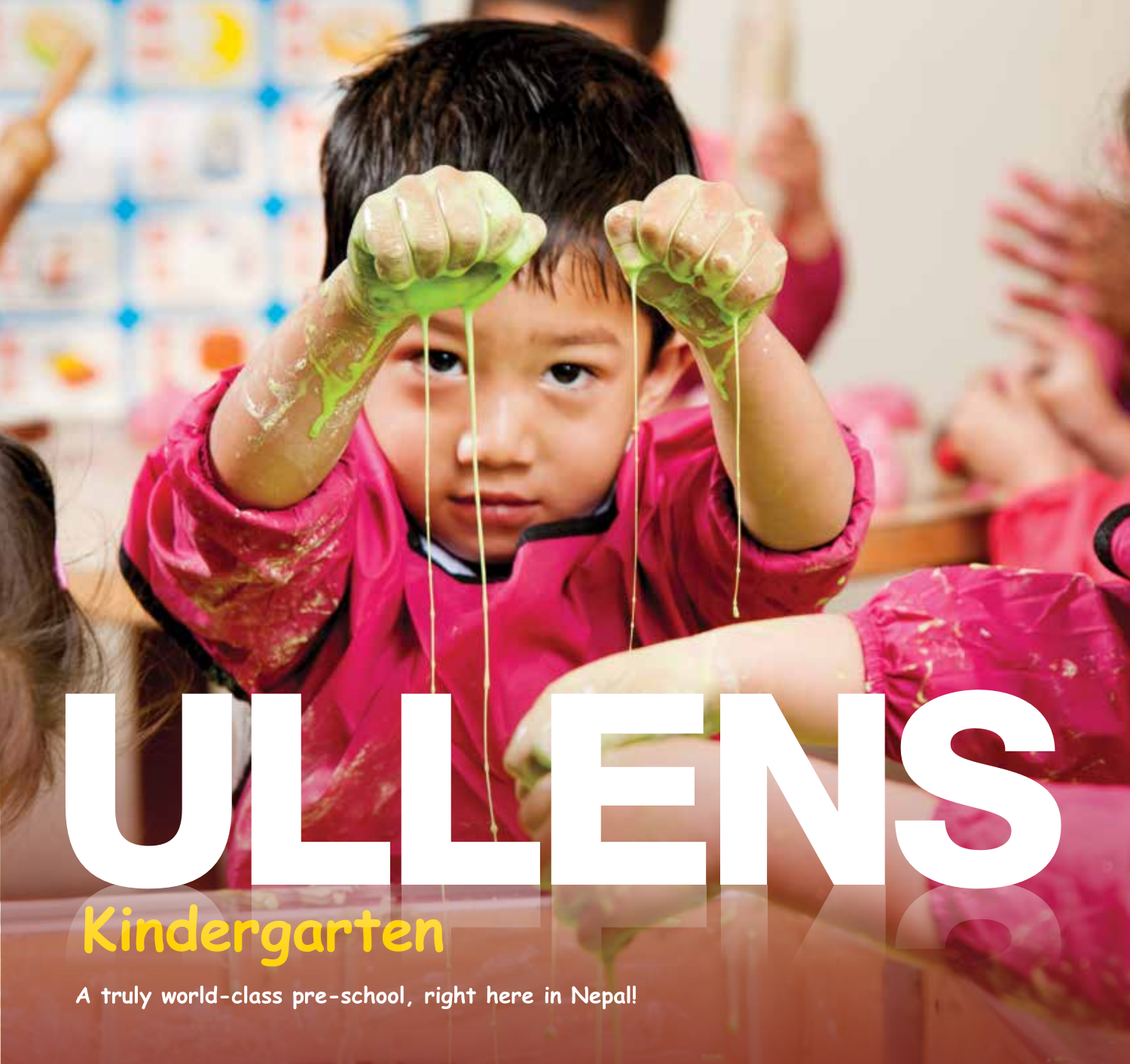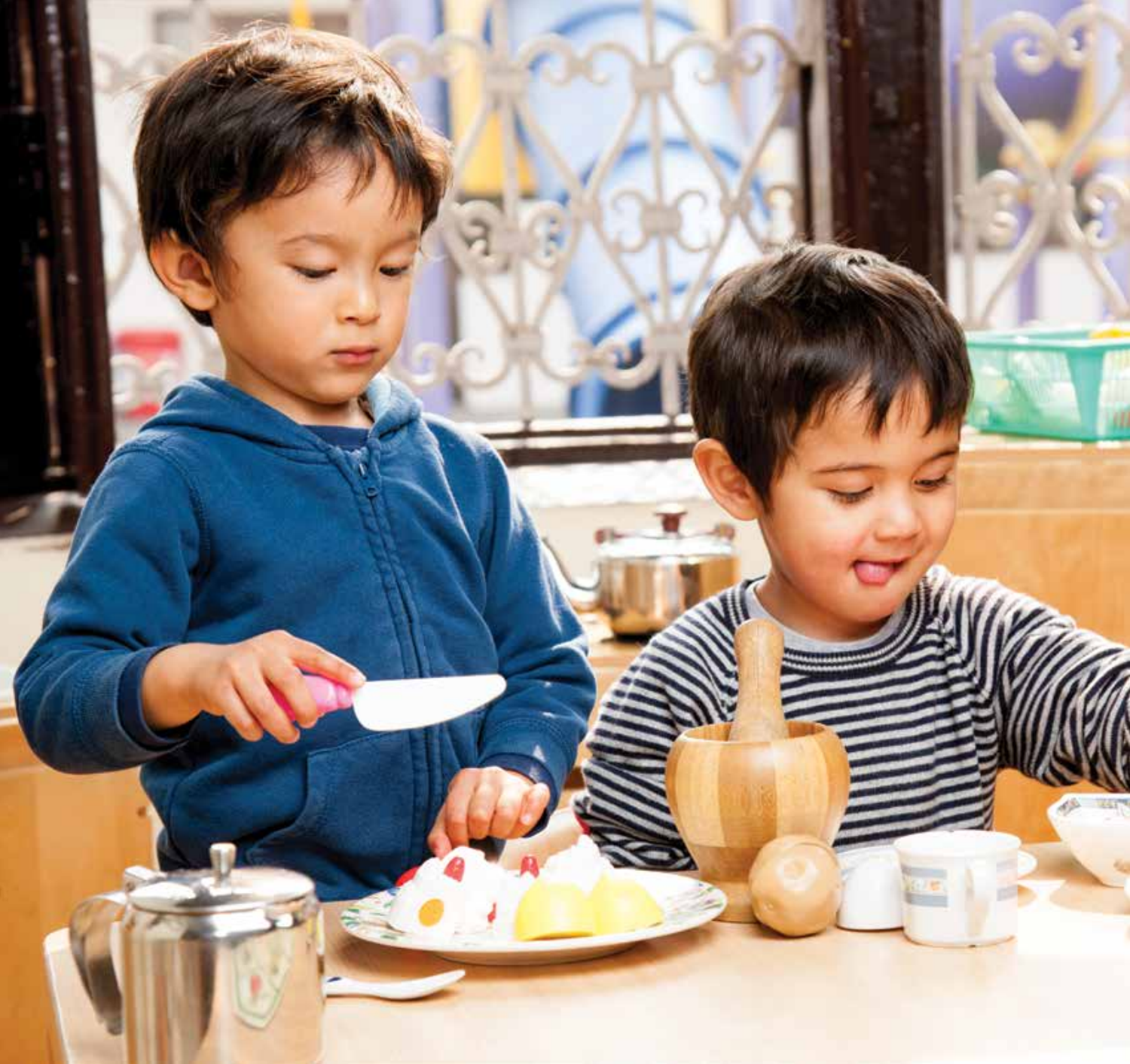

## WHO ARE WE?

**Ullens Kindergarten is an integral part of Ullens School. It purposefully prepares its students to join grade-I at Ullens School. Both Ullens School and Ullens Kindergarten are run by the Ullens Education Foundation, a non-profit institution established in 2006.**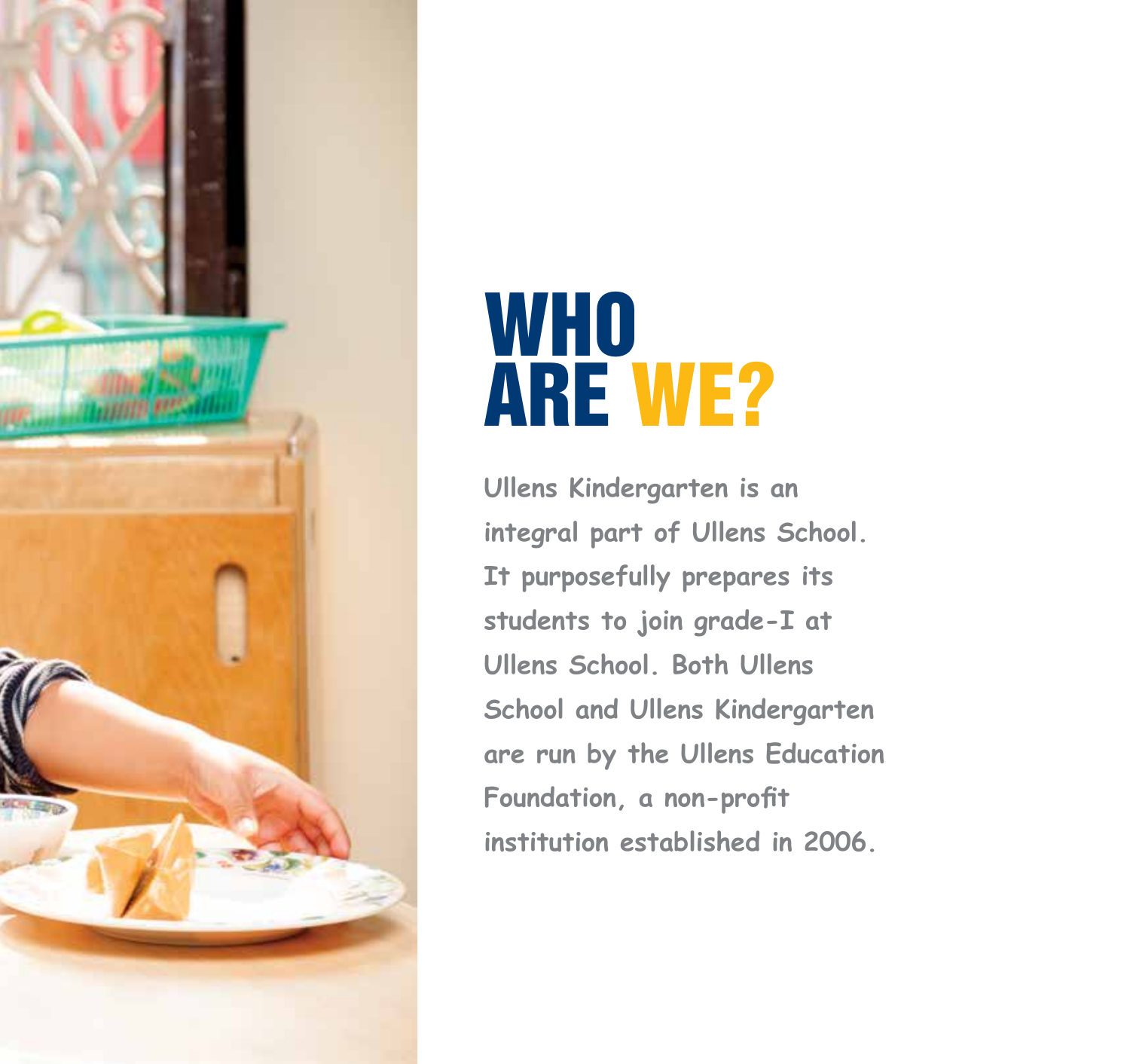# WHAT DO WE OFFER?





- n A progressive, play-based early childhood education program for  $1\frac{1}{2}$  -  $5\frac{1}{2}$ year-olds
- $\blacksquare$  Ample green space to explore and play for children and extraordinarily wellequipped classrooms
- **n** A constructivist teaching approach drawing inspiration from best practices worldwide, particularly from Bank Street College's Developmental-Interaction Approach and Caltech's science-based curriculum
- An emergent curriculum of both planned and spontaneous activities by an outstanding team of dedicated early childhood teachers
- $\blacksquare$  A variety of choices for play designed to encourage physical skills, cognitive learning, literacy acquisition, problem solving and independent thought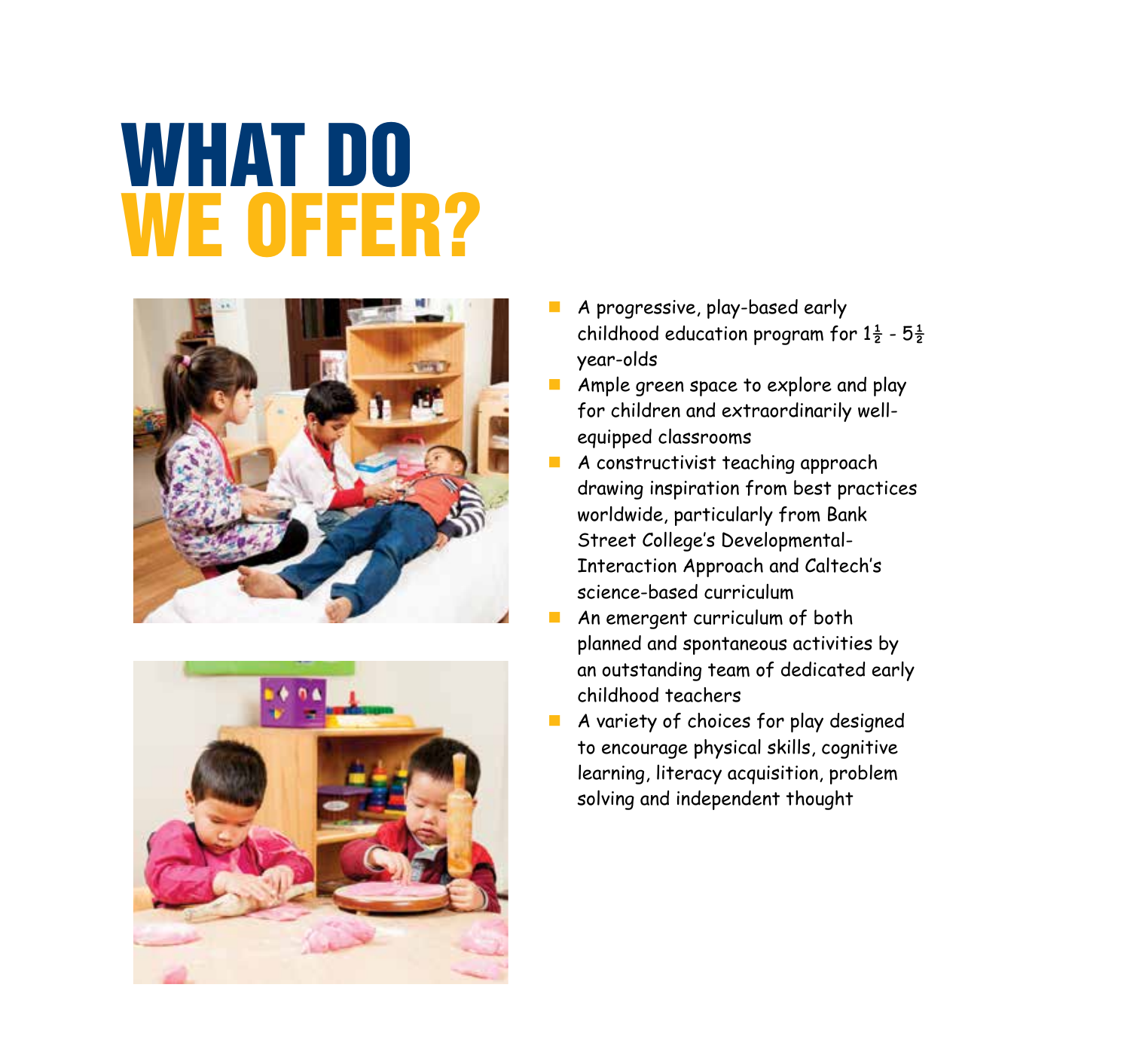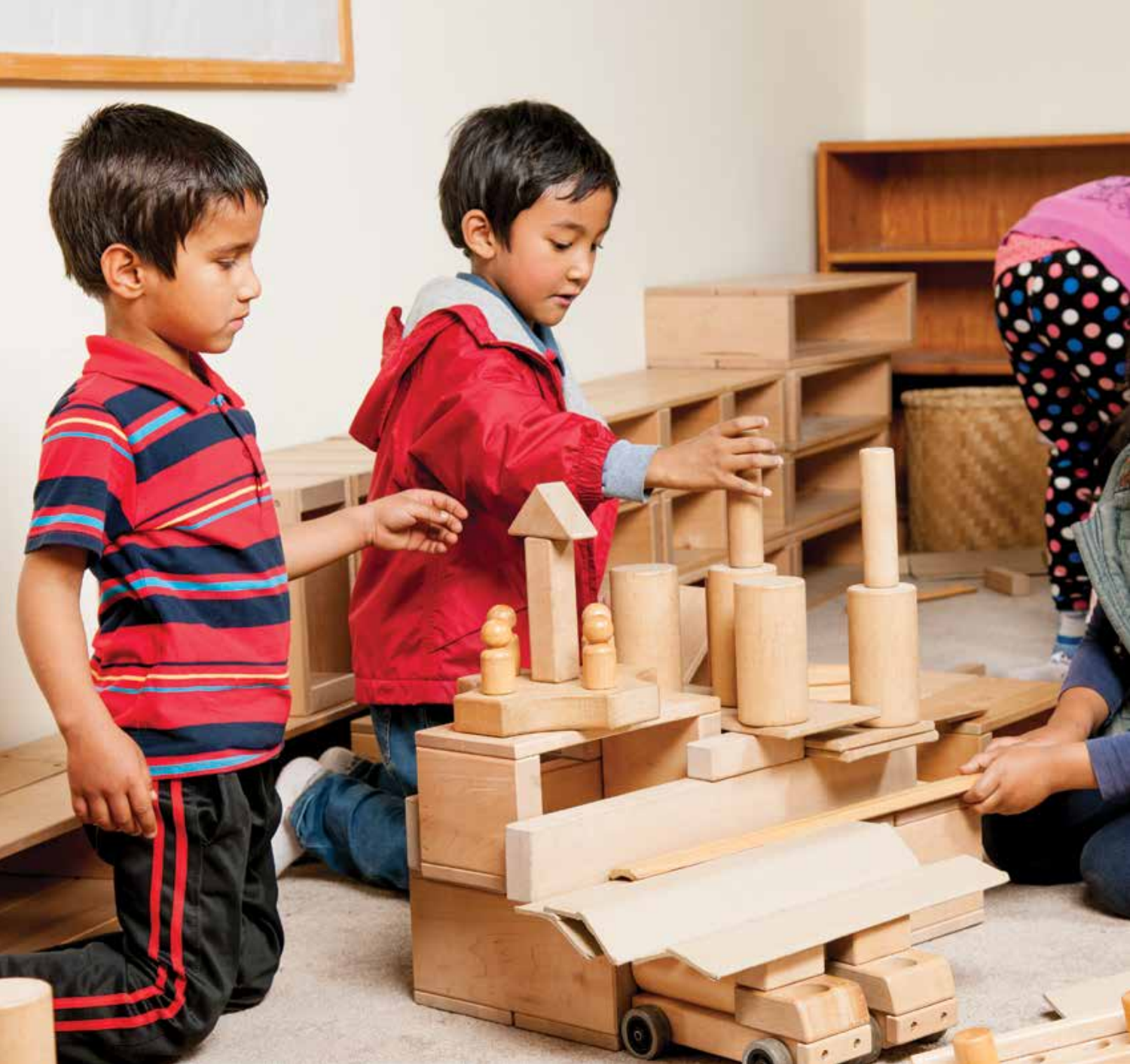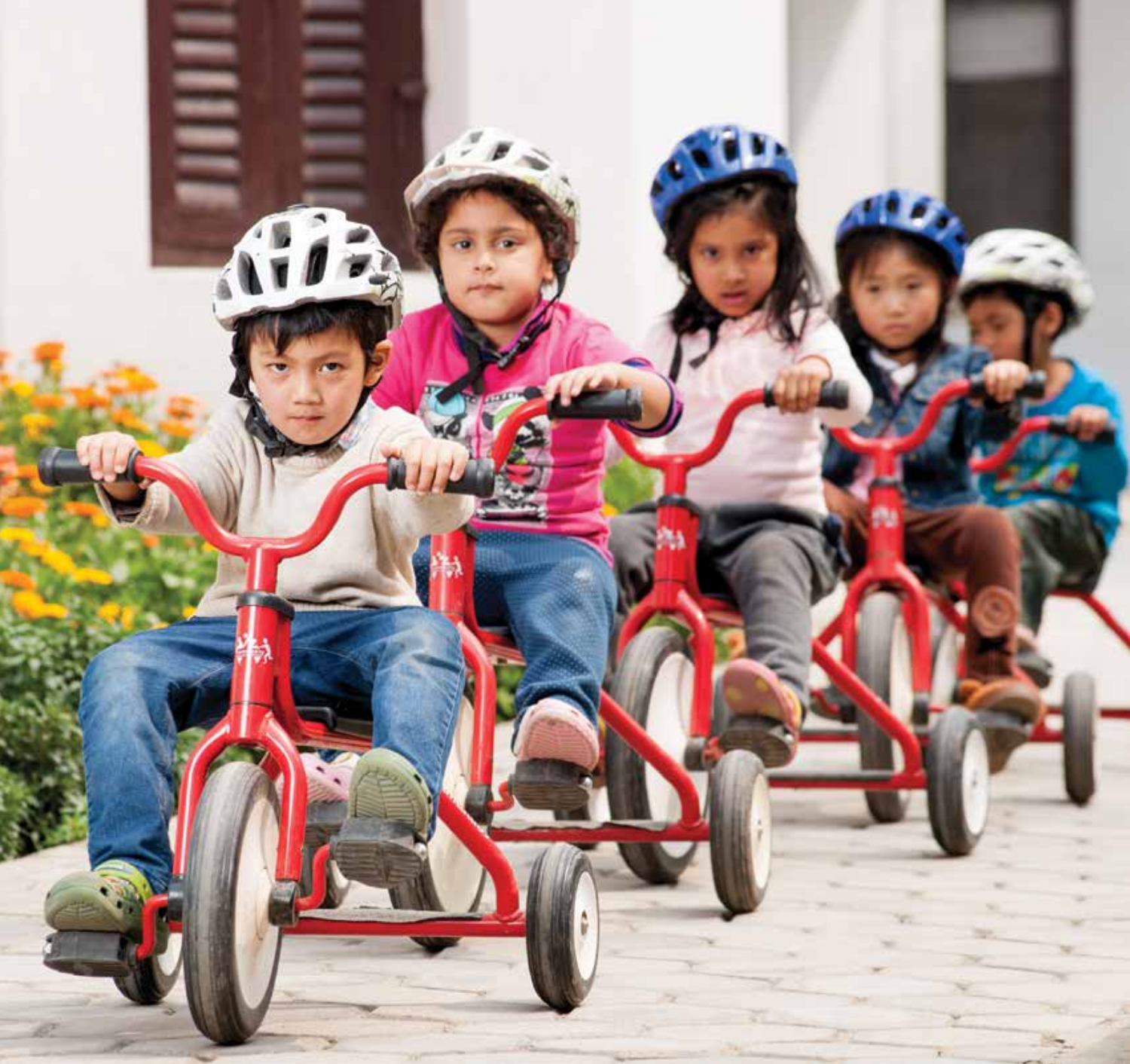### WHAT DO WE KNOW?

We know that children learn best when:

- **n** Learning is child-centered: new learning is connected to and built upon students' prior experience and knowledge.
- **n** Learning is active: students and teachers are engaged with real-life experiences and hands-on activities that help them construct their own understandings.
- **n** Learning engages children in critical **and creative thinking:** students deepen their understanding through scientific inquiry, problem solving, making connections, drawing logical conclusions, and articulating their own ideas.
- **n** Learning is a creative and dynamic **process:** content reaches across multiple disciplines and developmental domains giving children authentic and relevant opportunities to engage with the world around them.



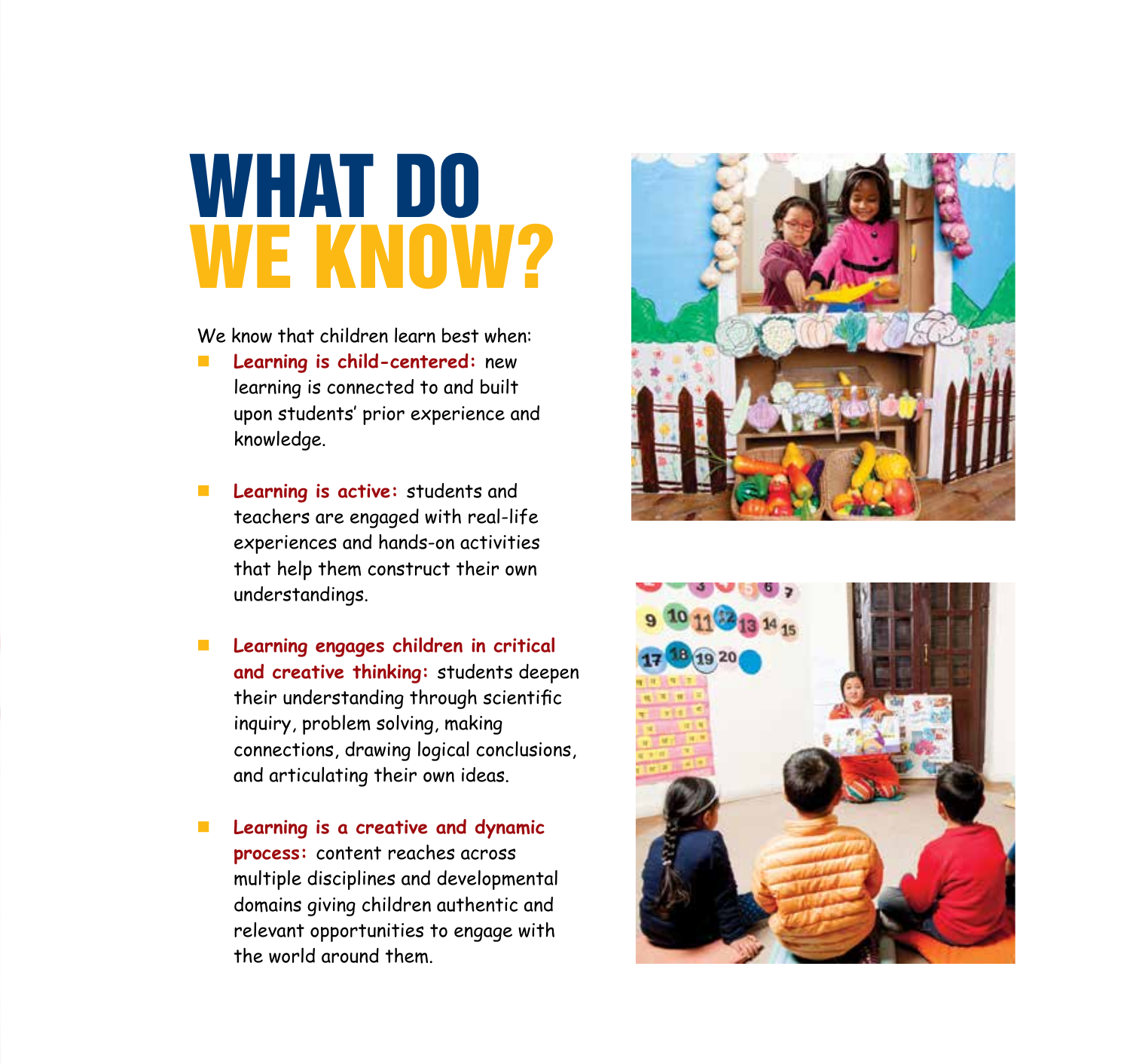# WHAT ARE OUR GOALS?



- **n** Our goal is to make learning interactive, meaningful and fun.
- **n** Our goal is to ensure that all of the six developmental needs of children (personal and social, emotional, cognitive, language and communication, physical, and creative) are met through carefully designed explorations that are derived from and built upon the needs and interests of children.
- **n** Our goal is to help children develop the dispositions that enhance learning: curiosity, tenacity, collaboration, creativity, and social consciousness.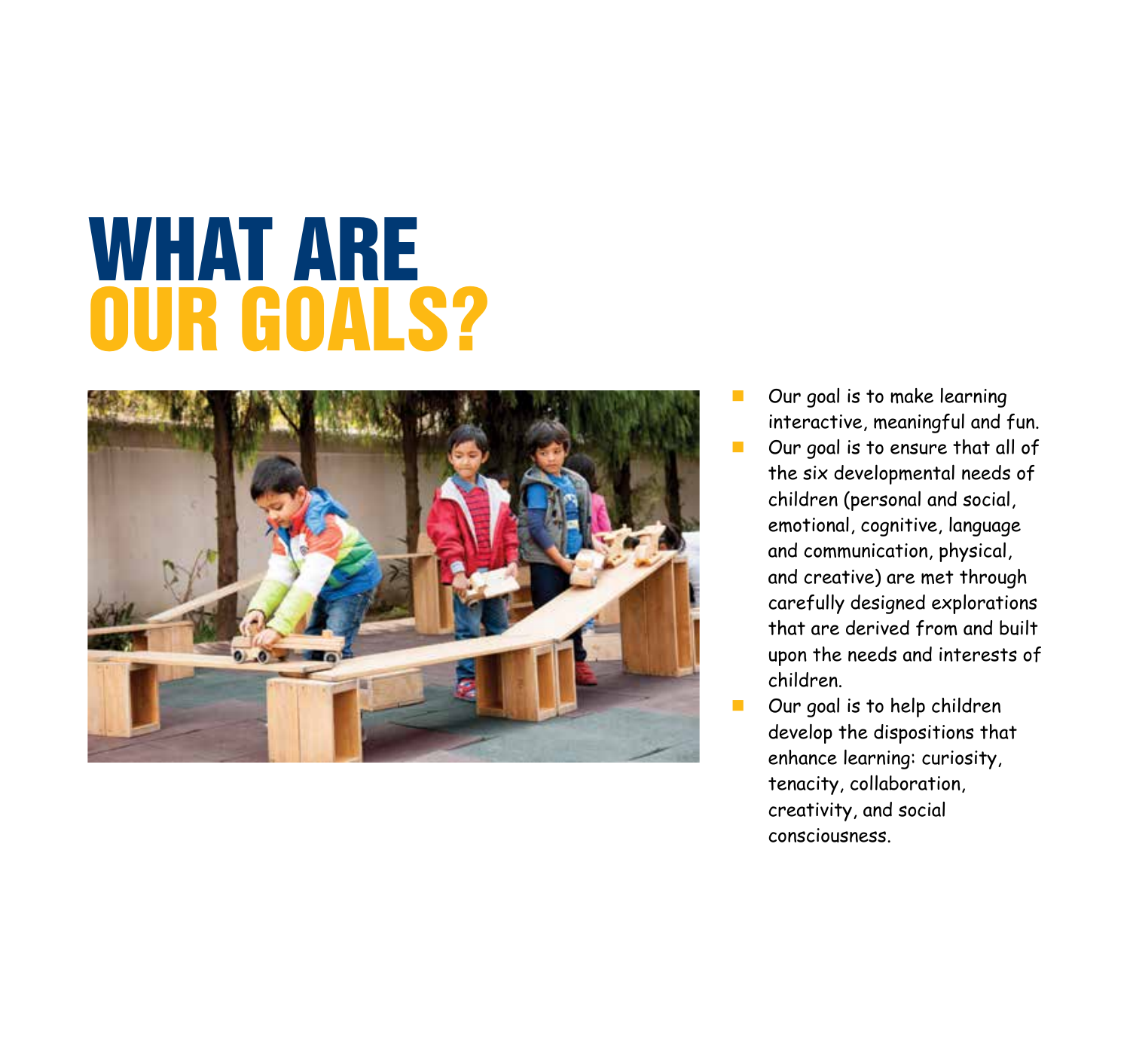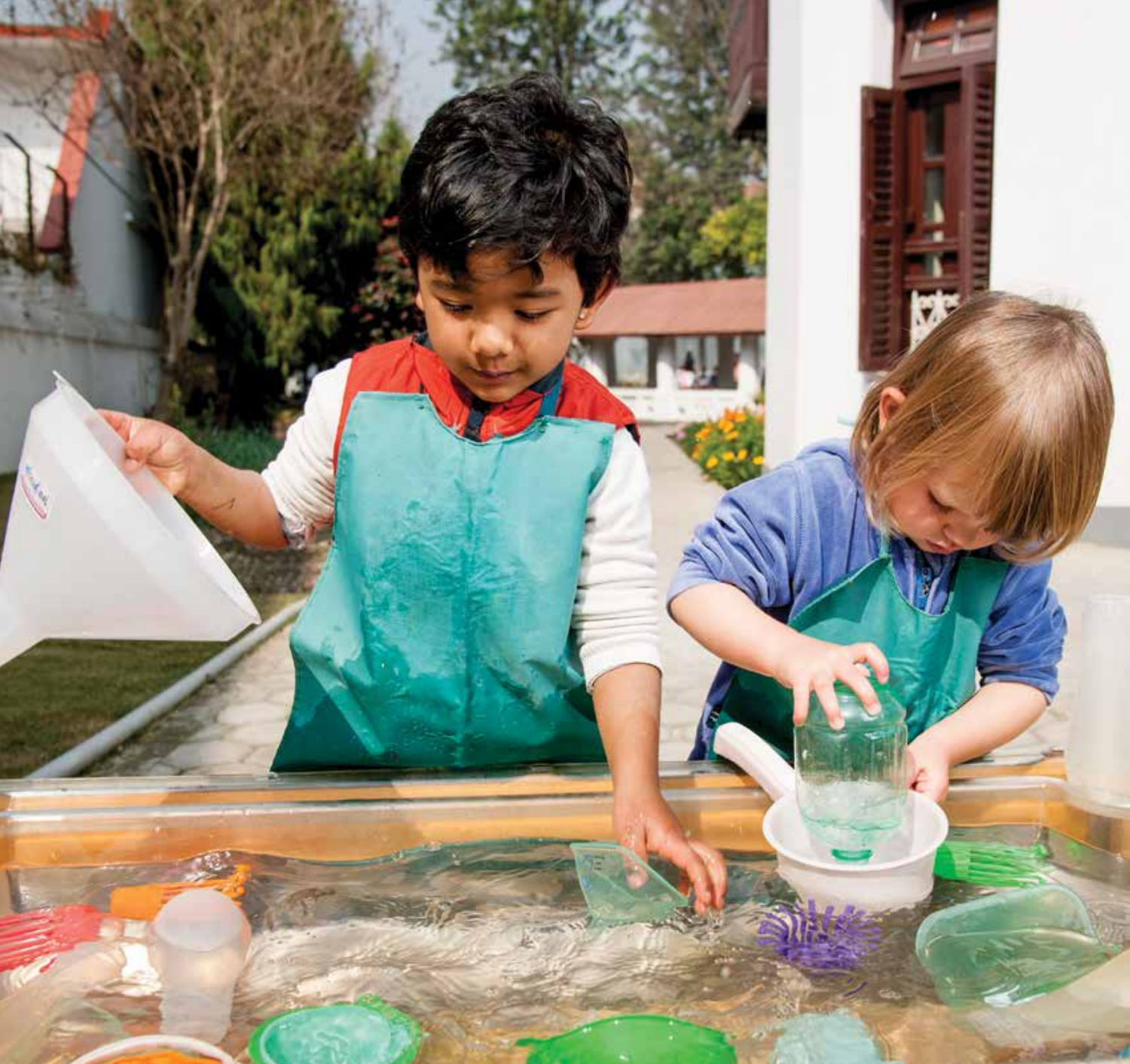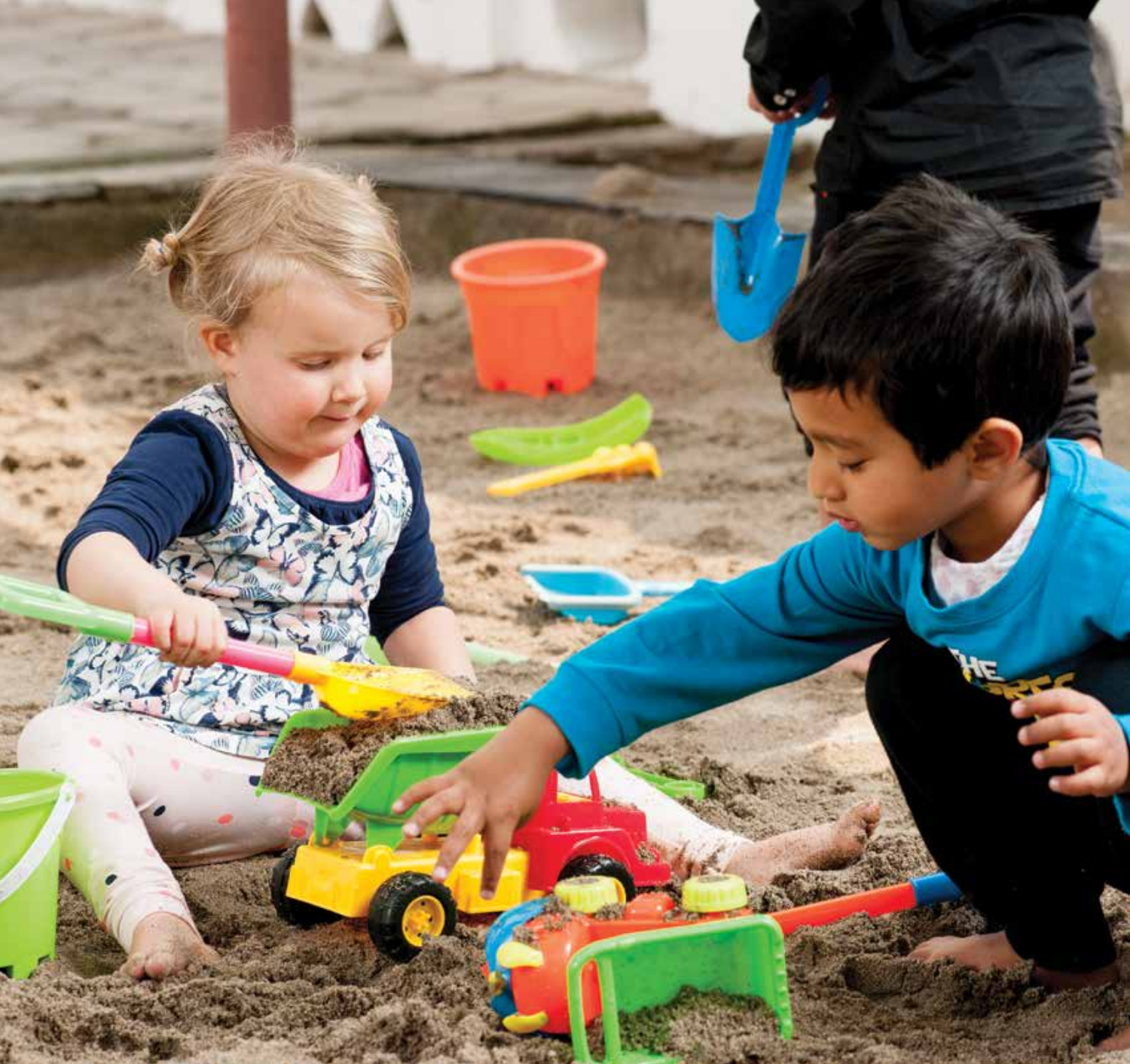#### HOW WILL WE GO ABOUT ACHIEVING OUR GOALS?

Above all, Ullens Kindergarten is a place of reflective, intentional teaching and learning. Our interest in research, generated from within our school as well as from academia, is the foundation of our practice. Through our ongoing reflective process, our understandings evolve and deepen. In collaboration with teachers, children, parents and the community, we are committed to the promise of all children.